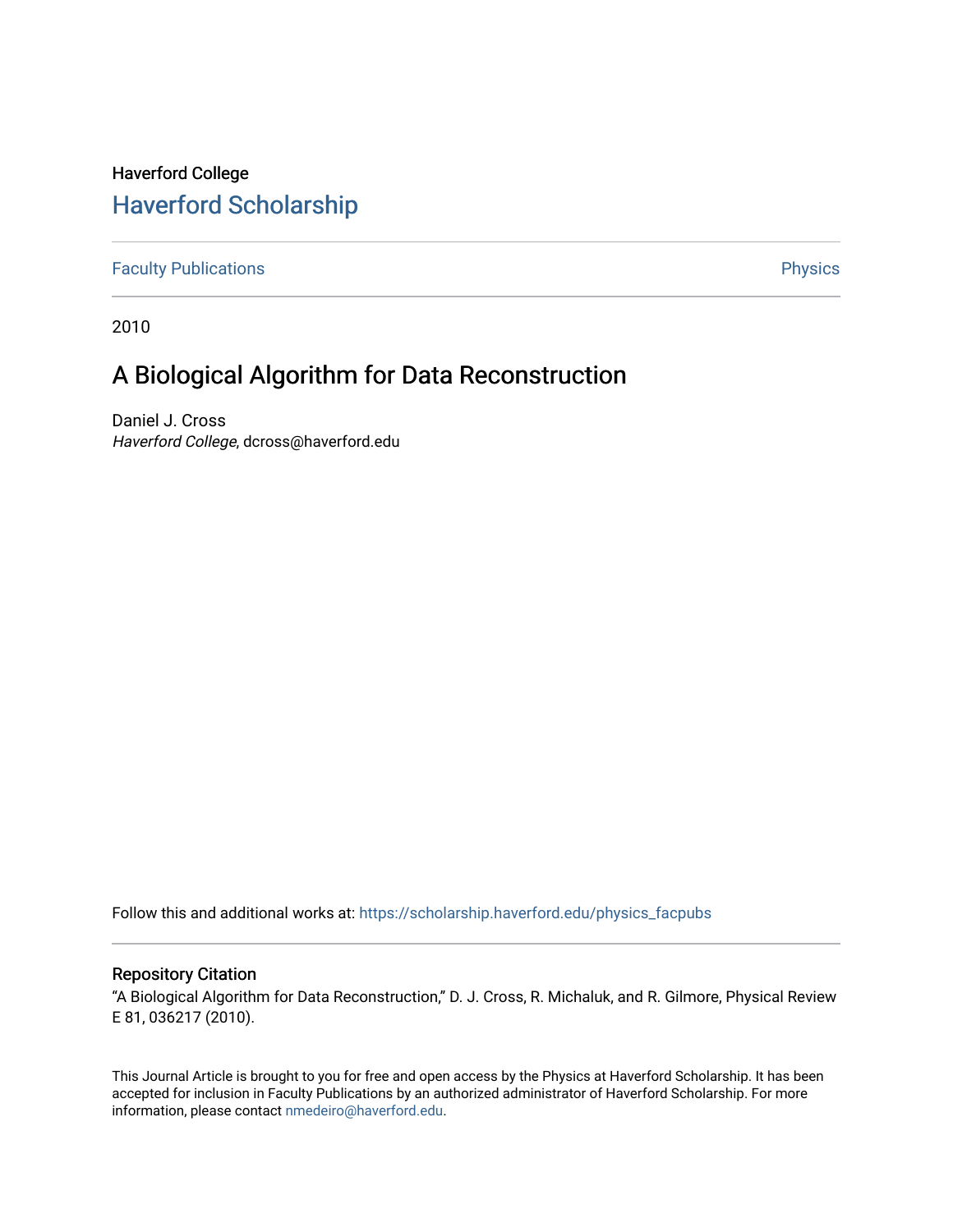# **Biological algorithm for data reconstruction**

Daniel J. Cross, Ryan Michaluk, and Robert Gilmore

*Physics Department, Drexel University, Philadelphia, Pennsylvania 19104, USA* (Received 5 June 2009; revised manuscript received 8 January 2010; published 24 March 2010)

An algorithm inspired by Genome sequencing is proposed which "reconstructs" a single long trajectory of a dynamical system from many short trajectories. This procedure is useful in situations when many data sets are available but each is insufficiently long to apply a meaningful analysis directly. The algorithm is applied to the Rössler and Lorenz dynamical systems as well as to experimental data taken from the Belousov-Zhabotinskii chemical reaction. Topological information was reliably extracted from each system and geometrical and dynamical measures were computed.

DOI: [10.1103/PhysRevE.81.036217](http://dx.doi.org/10.1103/PhysRevE.81.036217)

PACS number(s): 05.45.Tp, 05.45.Pq

# **I. INTRODUCTION**

A recent article  $[1]$  $[1]$  $[1]$  explored the possibility of reconstructing a long time-series from multiple short time-series in order to carry out fractal dimension calculations. The motivation for such a procedure is the desire to study dynamics in situations when long time-series simply are not available, either from practical (cost) or inherent (short-lived phenomenon) limits in an experiment.

An important instance of this can occur in electroencephalographic recordings using multipin sensors  $[2,3]$  $[2,3]$  $[2,3]$  $[2,3]$ . Recordings are made from many  $(\sim 100)$  pins over long times during which behavior modality can change often, rapidly, and significantly. To analyze brain activity during a *single* modality, long signals from each pin can be decomposed into short segments representing each of the modalities experienced. The short signals from all electrodes during a single modality can then be synthesized into a longer signal using the methods described below. The resulting long signal describing a single behavior modality can then be used in standard ways for geometric, dynamical, and topological analyses.

The method of reconstruction in  $[1]$  $[1]$  $[1]$  is based on recurrence plot methods. Start with many short trajectories of vector data. At a given point  $x$  in the reconstruction determine the successor as follows. Calculate the nearest neighbors of *x* in phase-space within some distance  $\xi$  and then jump with probability  $p$  to the successor (in a short data set) of a randomly chosen neighbor, otherwise to the successor of *x*. If *x* is at the end of a short segment, jump to the future of a neighbor with probability one.

We offer a different method inspired by biological DNA methods. Since we start with many actual short trajectories of the system under study, we wish to take full advantage of this data and glue these trajectories together in a way that preserves as much of the given dynamics as possible. We then use the reconstructed time-series to compute the boxcounting dimension and largest Lyapunov exponent as well as extract periodic orbits and compute topological indices. This method is illustrated for the Rössler and Lorenz attractors. We also reconstruct and analyze an attractor occurring in experimental data taken from the Belousov-Zhabotinskii chemical reaction.

The organization of the paper is as follows. In Sec. [II](#page-1-0) we describe the reconstruction algorithm. We use this algorithm to reconstruct the Rössler attractor from many short data sets in Sec. [III.](#page-2-0) In Sec. [IV](#page-3-0) we calculate geometric and dynamical measures as well as perform a topological analysis on the attractor reconstructed in Sec. [III.](#page-2-0) In Secs. [V](#page-4-0) and [VI](#page-5-0) we do the same for the Lorenz system. We then apply the reconstruction algorithm to experimental data taken from the Belousov-Zhabotinskii reaction in Sec. [VII](#page-5-1) and analyze the resulting reconstruction in Sec. [VIII.](#page-6-0) We consider variations in the algorithm in Sec.  $IX$  and summarize our results in Sec. [X.](#page-8-3)

# **II. RECONSTRUCTION**

<span id="page-1-0"></span>In order to synthesize a number of smaller time-series fragments into a longer time series, we used a variant of the shotgun approach to genome sequencing  $[4]$  $[4]$  $[4]$ . The biological procedure involves taking a long DNA sequence, breaking it up into overlapping shorter segments, exponentially amplifying the number of each of these segments, and then finding overlapping regions on segments that allow the reconstruction of the entire original DNA sequence. We have adopted a variant of this matching method that does not employ segments overlapping in time. Our method, using nonoverlapping segments, works because each segment exists in a part of a strange attractor. As a consequence, segments that are nonoverlapping in the time domain are effectively overlapping in the phase-space domain, where the overlap tests are actually carried out.

Suppose we have *N* data sets of length *L*, where each data point is a vector in some *n*-dimensional phase space. The algorithm may be used on data sets of unequal length with obvious modifications.) Our data sets will then be labeled as  $D^j = \{x_1^j, x_2^j, \dots, x_L^j\}$ , where  $1 \le j \le N$ .

Form a new trajectory as follows. First, predefine a threshold  $\epsilon > 0$  and a minimum and maximum length such that  $0 \le L_{min} \le L_{max} \le L$ . These are the overlap search parameters. For each *l* satisfying  $L_{min} \leq l \leq L_{max}$  define a distance  $\langle i, j \rangle$  between segments  $D^i$  and  $D^j$  by

$$
\langle i,j \rangle_l = \frac{1}{l} \sum_{k=1}^l ||x_{L+1-k}^i - x_k^j||. \tag{1}
$$

These functions measure the average Euclidean distance between the last *l* points in  $D^i$  and the first *l* points in  $D^j$  (see Fig.  $1$ ).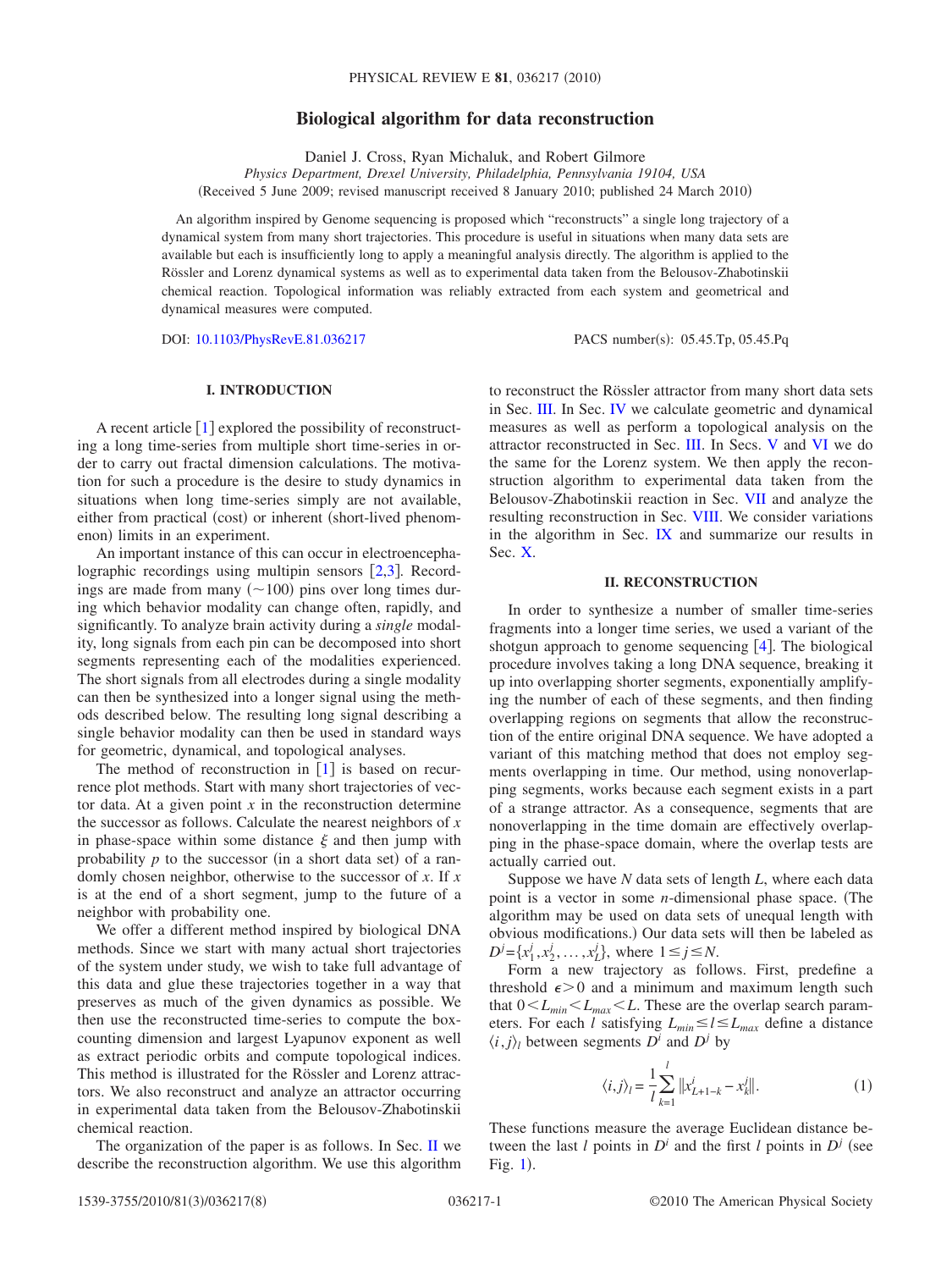<span id="page-2-1"></span>

FIG. 1. A comparison between the last four iterates of sequence *i* with the first four of sequence *j*.

Begin with an arbitrary initial segment *Dj*<sup>0</sup> and minimize the distance  $\langle j_0, j \rangle_l$  over every *l* and every segment  $D^j$  with  $j \neq j_0$ . If  $j=j_1$  minimizes the distance to  $j_0$  with overlap  $l = l_1$ , then the next sequence in the reconstruction will be  $D^{j_1}$ . Next minimize the distance  $\langle j_1, j \rangle_l$  over every *l* and every  $j \neq j_0, j_1$ , since we wish to avoid complete circuits (this "use and do not replace" condition is eliminated in Sec.  $IX$   $D$ ). Continue in this fashion until the minimum distance exceeds the threshold  $\epsilon$  (likely) or all data sets have been exhausted (not likely). This produces a sequence of data sets and overlaps  $\{j_0, l_1, j_1, l_2, j_2, \ldots\}$  from which we will reconstruct the trajectory.

Build a long trajectory by concatenating the short trajectories, but with an appropriate average of the points where data sets overlap. More specifically, begin by writing down the first  $L - l_1$  data points of the first data set  $D^{j_0}$ . Next, linearly interpolate between the last  $l_1$  points of  $D^{j_0}$  with the first  $l_1$  points of  $D^{j_1}$  and then write down the next  $L - l_1 - l_2$ points of  $D^{j_1}$ . Then interpolate between the remaining  $l_2$ points that overlap with the first  $l_2$  points of  $D^{j_2}$ , etc.

The linear interpolation is a simple weighted average of the points. Specifically, if the points in the overlap region are  $x_{L-l+1}^{j_1}, \ldots, x_L^{j_1}$  and  $x_1^{j_2}, \ldots, x_l^{j_2}$ , the interpolated points will be

$$
\hat{x}_k = \frac{l+1-j}{l+1} x_{L-l+k}^{j_1} + \frac{k}{l+1} x_k^{j_2},\tag{2}
$$

where  $1 \leq k \leq l$ . We note that when  $k=0$  or  $k=l+1$  this expression gives (respectively) the last or first point on a short sequence not in the overlap region (see Fig. [2](#page-2-2)).

This scheme can be repeated for different values of  $\epsilon$  or by starting from different initial data sets until a sufficiently long data set has been reconstructed. We emphasize that, even by changing these parameters, it is unlikely that all the original data will be used in the reconstructed trajectory. The advantage of this method is that most of the reconstructed data set consists of actual trajectories and the overlapping regions are smoothly interpolated. The search conditions can

<span id="page-2-2"></span>

FIG. 2. Linear interpolation of the reconstruction in an overlapping region.

<span id="page-2-3"></span>

FIG. 3. Rössler attractor reconstructed from the short data sets. For clarity, only the first half of the reconstructed data set was plotted.

also be relaxed so that segments can be matched away from their ends. This and other variants are discussed further in Sec. [IX](#page-7-0)

# <span id="page-2-0"></span>**III. RECONSTRUCTION OF THE RÖSSLER ATTRACTOR**

Once a time-series has been reconstructed by the method of Sec. [II,](#page-1-0) it can be used as a surrogate for a single long data set in order to learn about the dynamics. In order to test this method we integrated the Rössler equations,

$$
\begin{aligned}\n\dot{x} &= -y - z, \\
\dot{y} &= x + ay, \\
\dot{z} &= b + z(x - c),\n\end{aligned}
$$
\n(3)

at the parameter values  $(a=b=0.2, c=5.7)$  with an integration step of 0.01. After letting transients die out we recording every fifth point  $(x_i, y_i, z_i)$ , which corresponds to approximately 130 samples per cycle  $[5]$  $[5]$  $[5]$ . From a single long data set we extracted *N*=500 data sets, each of length *L*=200. This was accomplished by removing, after every 200 points, a certain number of points, each number chosen at random between 50 and 150. The resulting short data sets each represent approximately a period and a half of the dynamics and may be regarded as independent.

We applied the reconstruction algorithm with a threshold of  $\epsilon$ =0.5 (or approximately 2.5% of the attractor diameter) and overlap parameters *Lmin*=5 and *Lmax*=30. The results are not sensitive to the choice of *Lmin* and *Lmax*.

The reconstruction algorithm produced a chain of 159 of the data sets, resulting in a data set 29 032 points long, or roughly one-third of the total data. The mean overlap  $\langle \langle i, j \rangle \rangle$ between the data sets was 0.0943, which corresponds to only  $20\%$  of the threshold  $(0.5\%$  of the attractor diameter). The reconstructed attractor is shown in Fig. [3.](#page-2-3)

We chose the  $(-y, z)$ -half-plane as a Poincaré section. Every short trajectory intersected this plane either once or twice. A return map was constructed from the subset of short segments that intersected the Poincaré section twice. This return map is shown in Fig.  $4$  (+ signs). A return map for the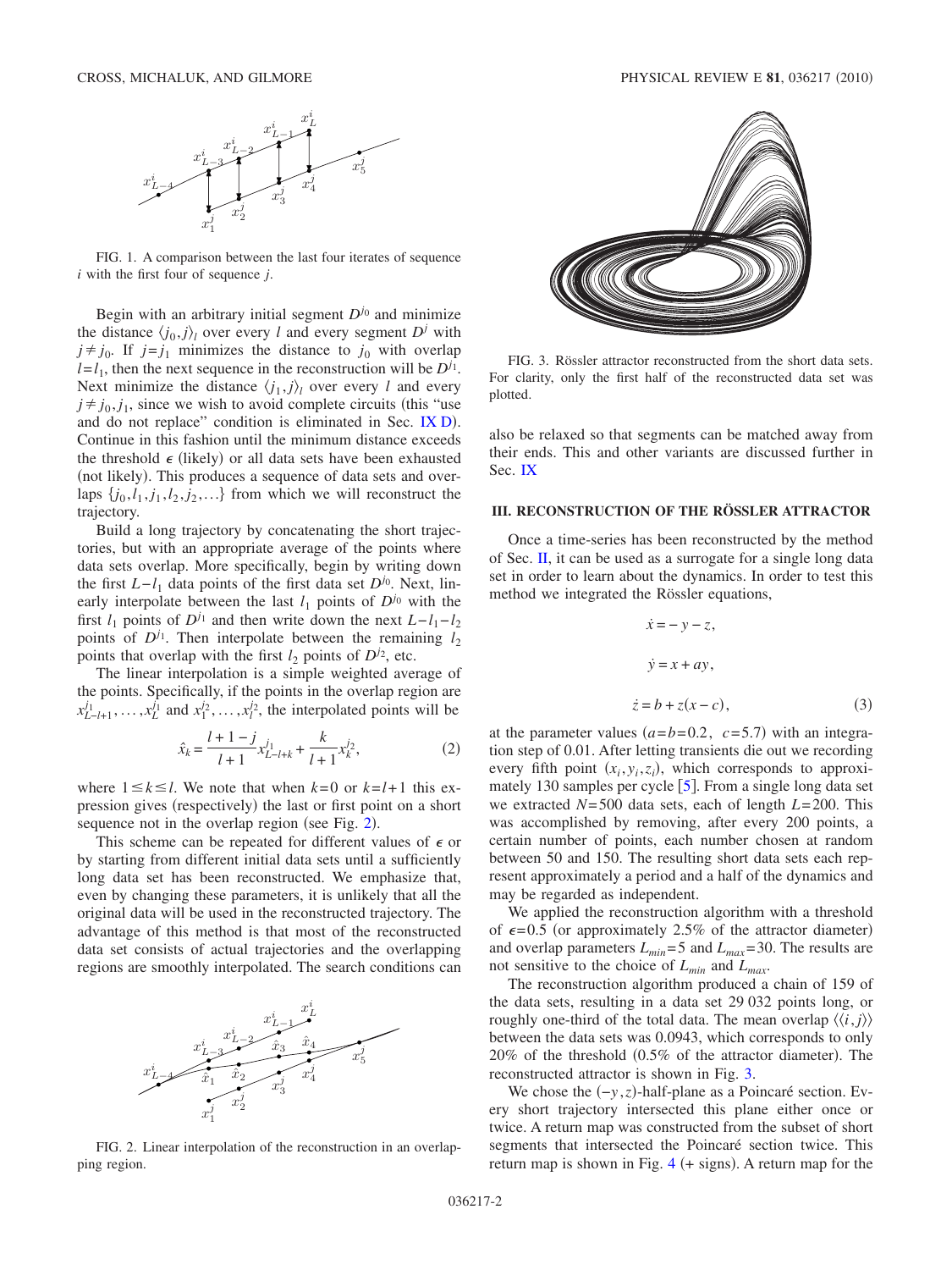<span id="page-3-1"></span>

FIG. 4. Comparison of the first return maps from the original and reconstructed data: + return map from the original 500 short data sets;  $\times$  return map from the reconstructed data. The latter is shifted upward by 0.5.

reconstructed data  $(X,$  rigidly displaced upward) is also shown in this figure.

# **IV. ANALYSIS OF RÖSSLER DATA**

# **A. Geometrical measures**

<span id="page-3-0"></span>We performed a standard box-counting dimension calculation on the reconstructed attractor, yielding a dimension of  $1.92$  (see Fig. [5](#page-3-2)). This agrees quite well with the value  $1.94$ calculated on the original full data set. Both values are reasonably close to the accepted value of 2.01. We note that in  $\lceil 1 \rceil$  $\lceil 1 \rceil$  $\lceil 1 \rceil$  the correlation dimension was similarly underestimated for an ensemble of reconstructions of the Rössler attractor, yielding values of the form  $2-\epsilon$  with  $0 \leq \epsilon \leq 0.6$  (cf. Fig.  $10(c)$  $10(c)$  in [1]). In fact, underestimation of this quantity is characteristic  $\lceil 6 \rceil$  $\lceil 6 \rceil$  $\lceil 6 \rceil$ .

For an interesting comparison we also made a dimension calculation on a data set consisting of all the short trajectories simply lumped together without any ordering or attempt at reconstruction. In this case we found the dimension to be 1.93, which is consistent with the previously calculated values. We believe this is explainable by appealing to ergodicity. In this case the reconstruction of long trajectories is unnecessary for geometrical measures, at least assuming the short trajectories well-sample the attractor.

<span id="page-3-2"></span>

FIG. 5. Log-log plot (log base  $e$ ) of box number versus inverse edge length for Rössler attractor: + the original attractor;  $\times$  reconstructed attractor (offset right by 1);  $\Box$  the union of all short trajectories (offset right by 2). The slope in the stable range is the boxcounting dimension.

<span id="page-3-3"></span>

FIG. 6. Plot of the cumulative average of the largest Lyapunov exponent for the reconstructed Rössler attractor using the method of Wolf *et al.* [[7](#page-8-7)].

## **B. Dynamical measures**

Next we calculated the largest Lyapunov exponent using the methods of Wolf *et al.* [[7](#page-8-7)] and Rosenstein *et al.* [[8](#page-8-8)]. Using Wolf's method we first calculated the value 0.070 from the equations of motion. The values for the full experimental and reconstructed attractors were 0.068 and 0.075, respectively (Fig.  $6$ ). The respective errors are 2.9% and 7.1%.

Following Rosenstein's method, the value obtained for the original attractor (see Fig. [7](#page-3-4)) was  $0.062$  (11.4% error) and the value obtained for the reconstructed attractor was  $0.069$   $(1.4\%$  error). In opposition to the box-counting dimension estimate, no attempt was made to estimate the largest Lyapunov exponent from the union of all short trajectories since this dynamical measure requires a trajectory to follow.

## **C. Topological measures**

We applied the method of close returns to the reconstructed Rössler time series to search for unstable periodic orbits in the strange attractor. We searched for orbits up to period ten, finding at least one orbit of each period. Each orbit was identified by name (its symbol sequence) by using the first return map. The linking numbers for the orbits through period five were computed and are summarized in

<span id="page-3-4"></span>

FIG. 7. Plot of  $\langle \text{In}(\text{divergence}) \rangle$  versus time for Rössler attractor using the method of Rosenstein  $[8]$  $[8]$  $[8]$ : (solid) original attractor; (dashed) reconstructed attractor. The slope in the stable range is largest Lyapunov exponent.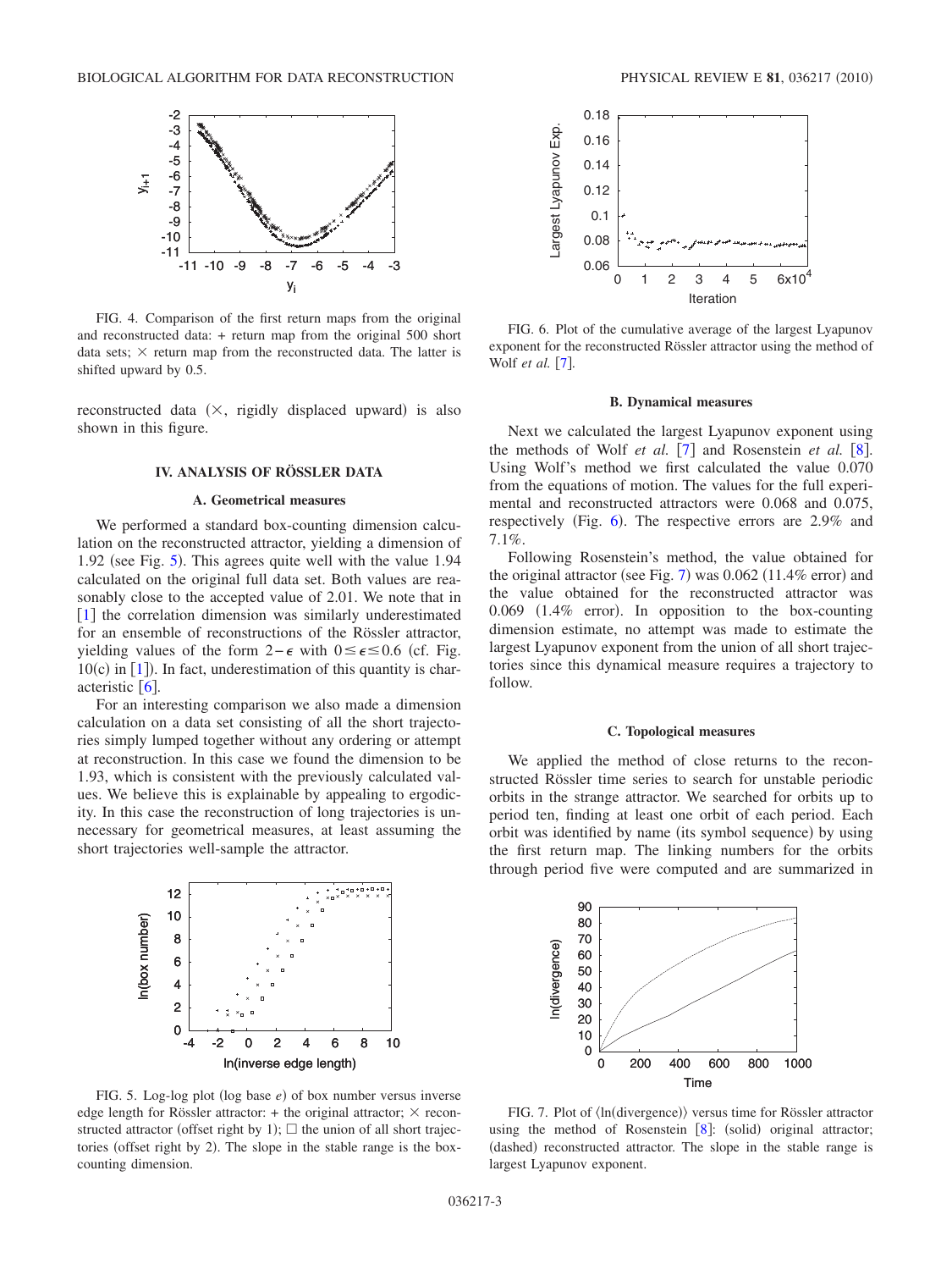<span id="page-4-1"></span>TABLE I. Table of linking numbers of periodic orbits through period 5 for the reconstructed Rössler attractor. Orbits are labeled by their itinerary on the Poincaré section.

|       |          | 01            | 001           | 011 | 0111 | 01111 |
|-------|----------|---------------|---------------|-----|------|-------|
| 1     | $\Omega$ |               |               |     | 2    | 2     |
| 01    |          |               | 2             | 2   | 3    | 4     |
| 001   |          | 2             | 2             | 3   | 4    | 5     |
| 011   |          | 2             | $\mathcal{E}$ | 2   | 4    | 5     |
| 0111  | 2        | $\mathcal{F}$ | 4             | 4   | 5    | 8     |
| 01111 | 2        | 4             | 5             | 5   | 8    | 8     |

Table [I](#page-4-1) (all linking numbers are negative, which has been suppressed). This table agrees with the known linking numbers of these orbits in the Rössler system  $[9]$  $[9]$  $[9]$ .

Two of the periodic orbits we extracted from the reconstructed time series possess positive topological entropy. One was the period eight orbit 00101101 with a topological entropy of 0.346 034. The other was the period seven orbit 0010101, which has a topological entropy of 0.476 818 and is shown in Fig. [8.](#page-4-2) This figure shows in alternating symbols the trajectories from the short data sets used to reconstruct the periodic orbit. The interpolation scheme illustrated in Fig. [2](#page-2-2) was not used in producing this orbit. In spite of this the discontinuities between overlapping segments are barely discernable.

The self-relative rotation rates of the period seven orbit, from which the entropy may be calculated, were found to be  $(0)^{1}(\frac{2}{7})^{4}(\frac{3}{7})^{2}$ , as explained in [[5,](#page-8-5)[10](#page-8-10)]. The existence of periodic orbits with positive topological entropy proves that the underlying dynamics is chaotic  $[9]$  $[9]$  $[9]$ . Moreover, the topological entropy of the system is bounded below by the entropy of any of its orbits. In the present case the attractor has an entropy no less than 0.476 818.

### <span id="page-4-0"></span>**V. RECONSTRUCTION OF THE LORENZ ATTRACTOR**

Next we applied our reconstruction algorithm to the attractor generated by the Lorenz equations,

<span id="page-4-2"></span>

FIG. 8. The period seven orbit 0010101 extracted from the reconstructed Rössler data set. The original data sequences are plotted alternating between  $+$  and  $\times$  without interpolation.

<span id="page-4-3"></span>

FIG. 9. Lorenz attractor reconstructed from the short data sets. For clarity, only the first third of the reconstructed data set was plotted.

$$
\dot{x} = \sigma(y - x),
$$
  
\n
$$
\dot{y} = x(R - z) - y,
$$
  
\n
$$
\dot{z} = xy - bz,
$$
\n(4)

at the parameter values  $(\sigma=10, R=28, b=8/3)$ . In this case we used an integration step of 0.0058/5 and recorded every fifth point (after letting transients die out). This corresponds to about 130 samples per period with respect to the two-component Poincaré section  $[11,12]$  $[11,12]$  $[11,12]$  $[11,12]$ . We extracted *N*=500 data sets of length *L*=200 by removing random intervals of length between 50 and 150 points from a single long time-series. These parameters are comparable to those used for the Rössler system.

We applied the reconstruction algorithm with a tolerance of  $\epsilon$ =2.1 (or approximately 2.5% of the attractor diameter) and overlap parameters *Lmin*=5 and *Lmax*=30. The results are not sensitive to the choice of *Lmin* and *Lmax*. Again, these values are comparable to those used in the reconstruction of the Rössler attractor.

The reconstruction algorithm produced a chain of 335 of the data sets, resulting in a data set 61 027 points long, or roughly one third of the total data. The mean overlap between the data sets was 0.07, which corresponds to only 3.3% of the tolerance. The reconstructed attractor is shown in Fig. [9.](#page-4-3)

For the Poincaré section we chose two planes, one at *y*=−9 and the other at *y*=+8, and recorded the successive *x* values. The values were reoriented to measure distance away from fixed points. Figure [10](#page-4-4) shows the sections for the origi-

<span id="page-4-4"></span>

FIG. 10. Comparison of the first return maps from the original and reconstructed data:  $+$  return map from the original data;  $\times$ return map from the reconstructed data. The latter is shifted upward by 3.0 for ease of comparison.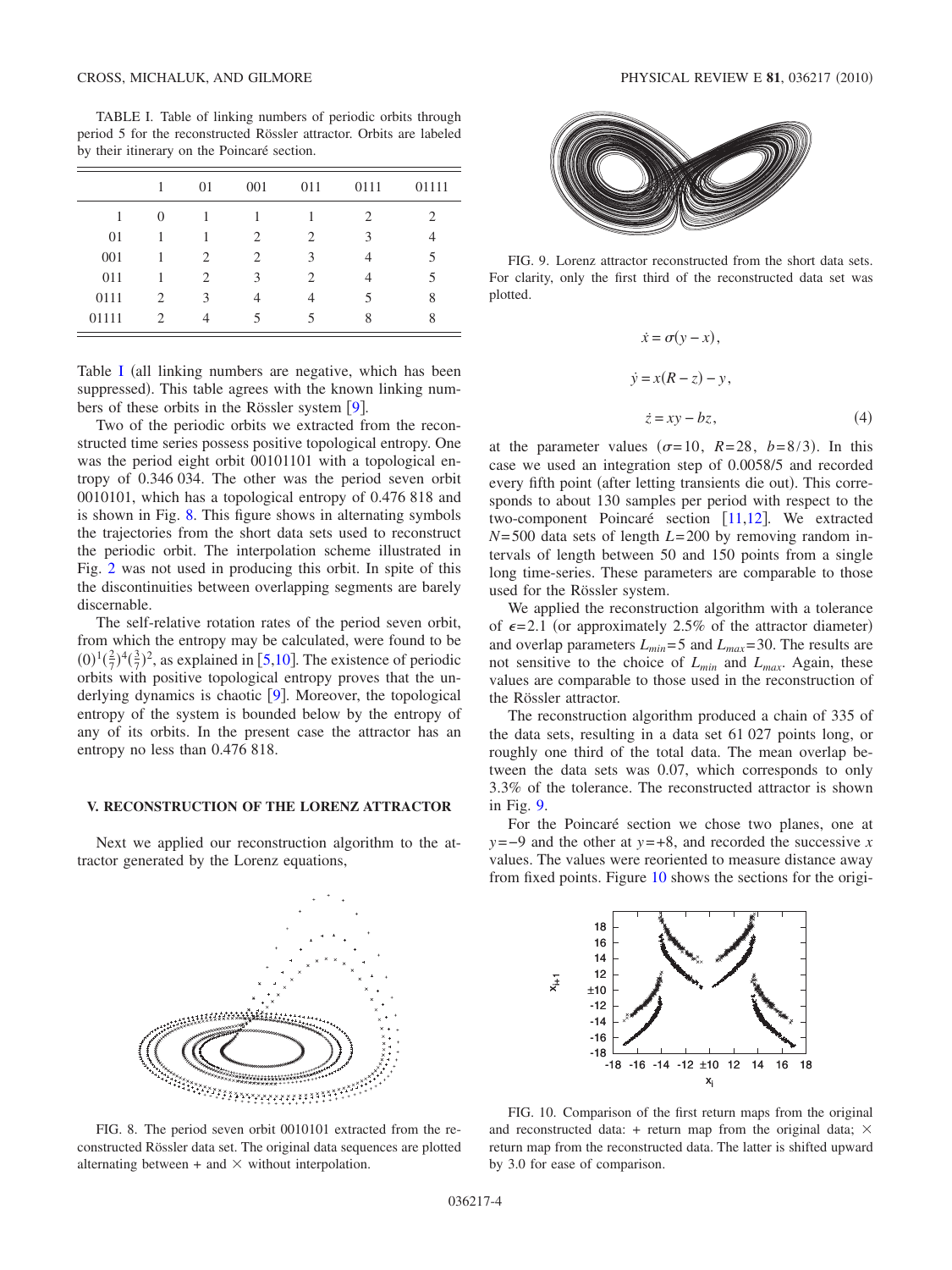<span id="page-5-2"></span>

FIG. 11. Log-log plot (log base  $e$ ) of box number versus inverse edge length for Lorenz:  $+$  the original attractor;  $\times$  reconstructed attractor (offset right by 1);  $\Box$  the union of all short trajectories (offset right by 2). The slope in the stable range is the box-counting dimension.

nal (+ signs) and reconstructed  $(\times,$  rigidly displaced upward) data.

# **VI. ANALYSIS OF LORENZ DATA**

# **A. Geometrical measures**

<span id="page-5-0"></span>For both the original and reconstructed attractor we calculated a box-counting dimension of  $1.83$  (see Fig. [11](#page-5-2)). These values are somewhat lower than the accepted value of 2.07, corresponding to nearly a 12% error. As for the Rössler attractor, we also calculated the value for the union of all data sets and found a value of 1.87, which closely agrees with the other values and in fact is closer to the accepted value. Again, we believe this is explainable by appealing to ergodicity.

#### **B. Dynamical measures**

For the differential equations, Wolf's method  $\lceil 7 \rceil$  $\lceil 7 \rceil$  $\lceil 7 \rceil$  gave a value of 0.90 for the largest Lyapunov exponent. Using Wolf's method (see Fig. [12](#page-5-3)), the value determined from the original attractor was  $0.85$  (5.6% error) and the value determined from the reconstructed attractor was 0.96 (6.7% error). For the original attractor the Rosenstein method  $\begin{bmatrix} 8 \end{bmatrix}$  $\begin{bmatrix} 8 \end{bmatrix}$  $\begin{bmatrix} 8 \end{bmatrix}$  (see Fig.  $13$ ) gave a value of 0.83 (7.8% error), while for the reconstructed attractor it gave a value of  $0.84$  (6.7% error).

<span id="page-5-3"></span>

FIG. 12. Plot of the cumulative average of the largest Lyapunov exponent for the reconstructed Lorenz attractor in Wolf's method.

<span id="page-5-4"></span>

FIG. 13. Plot of  $\langle \text{In}(\text{divergence}) \rangle$  versus time for Lorenz attractor: (solid) original attractor; (dashed) reconstructed. The slope in the stable range is largest Lyapunov exponent.

#### **C. Topological measures**

As for the Rössler system we applied the method of close returns on the reconstructed Lorentz time series to search for unstable periodic orbits in the attractor. We searched for orbits from period two up to period ten, finding at least one orbit of each period and all 14 orbits up to period five. Each orbit was identified by name (its symbol sequence) by using the first return map. The linking numbers for all 14 orbits through period five were computed and found to agree with their known values  $[9]$  $[9]$  $[9]$ . For brevity, only the linking numbers of the six orbits with periods two through four are summarized in Table [II.](#page-5-5)

The period five orbits LLLRR and RRRLL are the covering orbits of the Rössler orbit  $00101$  [[13](#page-8-13)]. Since the image Rössler orbit has positive topological entropy (0.543 535), so do the covering orbits. Since the reconstructed attractor includes these positive entropy orbits we conclude that the system is chaotic. As a result, the topological entropy of the attractor is bounded below by 0.543 535.

# <span id="page-5-1"></span>**VII. RECONSTRUCTION OF BELOUSOV-ZHABOTINSKII CHEMICAL REACTION DATA**

In order to test the reconstruction algorithm on experimental data we used a time series from the Belousov-Zhabotinskii chemical reaction  $[14,15]$  $[14,15]$  $[14,15]$  $[14,15]$ . The data set is a scalar time series that measures the concentration of a bromine ion, which oscillates chaotically in the experiment. The data cover approximately 523 periods of oscillation, with an av-

<span id="page-5-5"></span>TABLE II. Table of linking numbers of periodic orbits through period 5 found in the reconstructed Lorentz attractor. Orbits are labeled by their itinerary on the Poincaré section.

|             | LR                          | LLR                         | <b>LRR</b>                    | <b>LRRR</b>                 | <b>LLLR</b>   | <b>LLRR</b> |
|-------------|-----------------------------|-----------------------------|-------------------------------|-----------------------------|---------------|-------------|
| LR          |                             |                             |                               |                             |               | 2           |
| <b>LLR</b>  |                             | $\mathcal{D}_{\mathcal{L}}$ |                               |                             | $\mathcal{L}$ | 2           |
| <b>LRR</b>  |                             |                             |                               | $\mathcal{D}_{\mathcal{L}}$ |               | 2           |
| <b>LRRR</b> |                             |                             | $\mathfrak{D}_{\mathfrak{p}}$ | $\mathcal{F}$               |               | 2           |
| <b>LLLR</b> |                             | $\mathcal{L}$               |                               |                             | 3             | 2           |
| <b>LLRR</b> | $\mathcal{D}_{\mathcal{L}}$ | 2                           | 2                             | $\mathcal{D}_{\mathcal{A}}$ | 2             | 3           |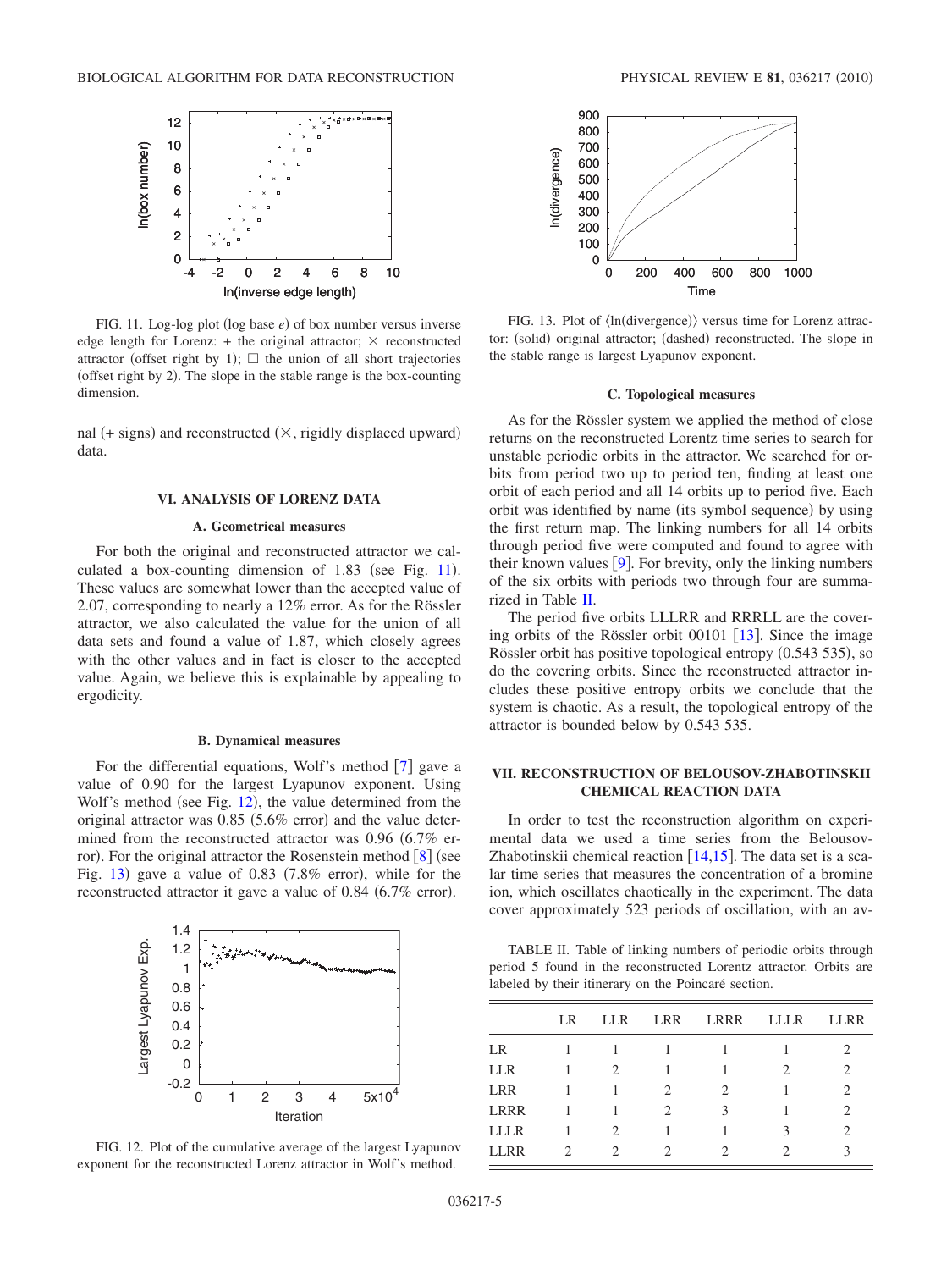<span id="page-6-1"></span>

FIG. 14. Plot of  $d_i$  vs  $\dot{d}_i$  for Belousov-Zhabotinskii data. The flat region of the data is apparent.

erage sample rate of 125 points per period. We applied the reconstruction algorithm directly to the scalar series and then constructed an embedding in three dimensions from the reconstructed time series.

Before discussing the details of the reconstruction we first review the subtleties of embedding Belousov-Zhabotinskii reaction data  $[9,16]$  $[9,16]$  $[9,16]$  $[9,16]$ . The scalar time series shows a slow, almost uniform rise from each minimum to the following maximum. The slope of this rise is, for all practical purposes, the same for all 523 oscillations. As a result, direct differential embeddings of the data are problematic. The projection onto the two components  $(d_i, d_i \approx d_i - d_{i-1})$  has long, very flat regions. This projection is shown in Fig. [14.](#page-6-1) The second derivative,  $\ddot{d}_i \approx d_{i+1} - 2d_i + d_{i-1}$ , is approximately zero in this region. This flat region in the three dimensional differential embedding is nearly one-dimensional and contains all the orbit crossings, causing them to be indistinguishable. The embedding problem is mitigated by using an integral rather than the second derivative. The embedding using these three coordinates, integral, original time series, and differential, resolves this flat region and distinguishes orbit crossings, as is seen in Fig.  $15$ . For more details see [[16](#page-8-16)].

<span id="page-6-4"></span>We adopted the following embedding  $[16]$  $[16]$  $[16]$ 

$$
x_i = (d_i - \langle d \rangle) + \lambda x_{i-1},
$$

 $y_i = d_i$ ,

<span id="page-6-2"></span>

FIG. 15. Integral-differential embedding of Belousov-Zhabotinskii data. Projection onto the first two coordinates  $(x_i, y_i)$  is shown.

<span id="page-6-3"></span>

FIG. 16. Belousov-Zhabotinskii time series. The solid lines show how the short segments were constructed from consecutive maxima. The flat region is indicated by the nearly constant upward slope preceding each maximum.

$$
z_i = d_i - d_{i-1},\tag{5}
$$

where  $\langle d \rangle$  is the long time average over the data set reconstructed from scalar data sets and  $\lambda = 1-10^{-2}$  is related to the memory of the integral. The resulting embedding is shown in Fig. [15.](#page-6-2)

The existence of this flat region apparent in the *yz* projection shown in Fig. [14](#page-6-1) is a problem not only for constructing embeddings, but for the data reconstruction algorithm. In this region all data sets are highly correlated and the reconstruction algorithm yields a very close match for any two data segments that overlap there. A naïve matching of segments in this region results in reconstructions that do not truly represent the original dynamics.

To avoid this problem, short data segments that have end points in the flat region were not considered during the reconstruction. In the present case we created the short segments from a single long data set. Since creating these segments by making random cuts in the original data set would result in short segments ending in the flat region which must be discarded, we chose instead to maximize the number of short segments by making cuts before and after successive maxima in the original time series (see Fig. [16](#page-6-3)). The maxima fall outside the flat region. To prevent perfect overlap between adjacent segments, every other segment was discarded. For this time series it is always possible to do this "segment tailoring" on all segments if  $L \ge 2(T + L_{max}) \approx 272$ for  $T \approx 125$  (samples/cycle) and  $L_{max} = 11$ . The procedure created 261 short data sets, each covering just over one period of oscillation.

The reconstruction algorithm was applied to these data sets with the overlap fixed at eleven points and the tolerance set at 2.5% of the range of the maxima. The reconstruction utilized 227 of the 261 data sets. We embedded the reconstructed data set using the integral-differential embedding given in Eq.  $(5)$  $(5)$  $(5)$ . The result is visually indistinguishable from the embedding of the original full data set shown in Fig. [15.](#page-6-2)

# <span id="page-6-0"></span>**VIII. ANALYSIS OF THE BELOUSOV-ZHABOTINSKII CHEMICAL REACTION DATA**

Using the method of close returns we isolated periodic orbits through period five from the embedded reconstructed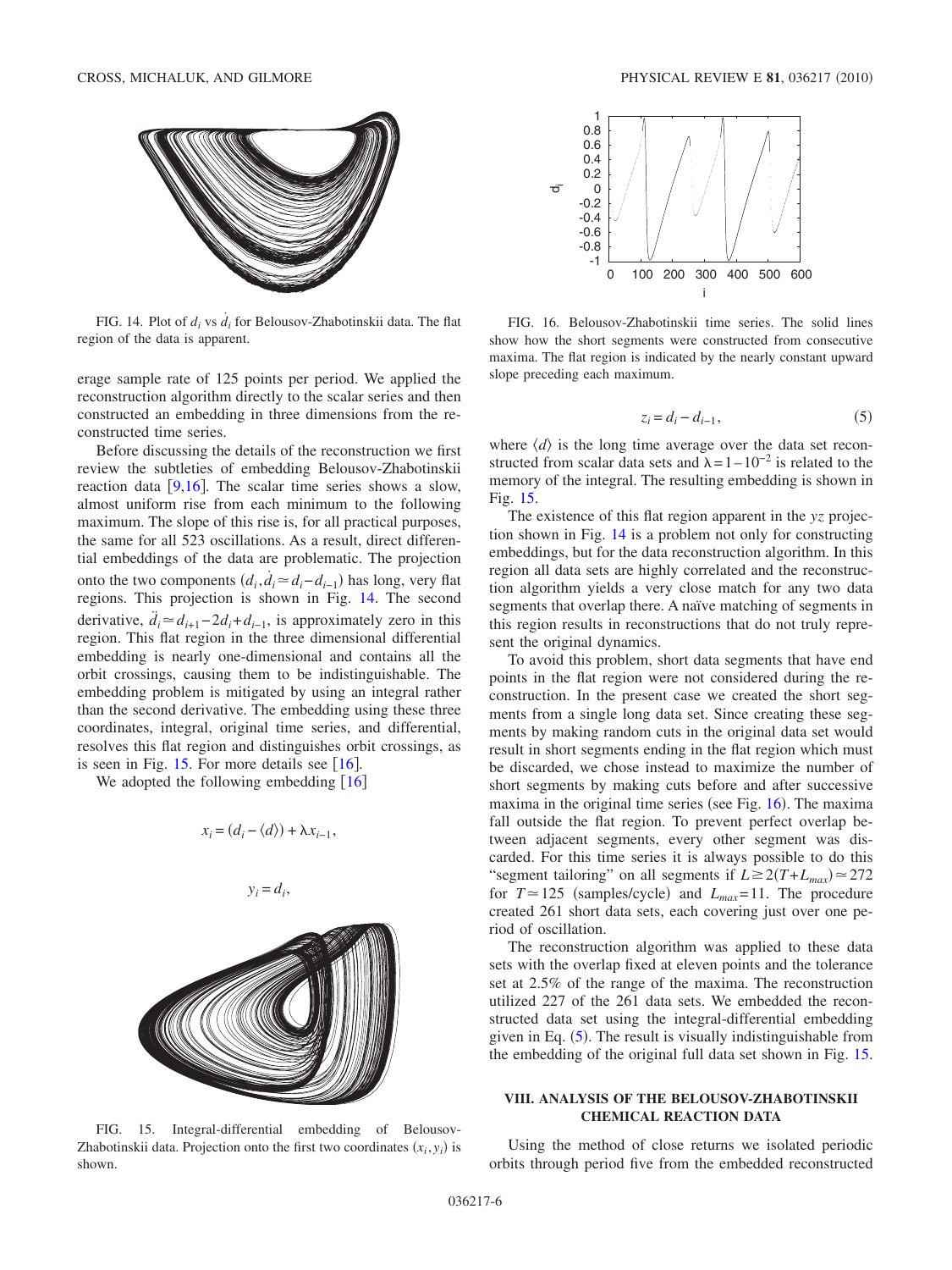<span id="page-7-2"></span>

FIG. 17. Period four (dashed) and five (solid) orbits from the reconstructed attractor. The curves lie very close to each other in the furthermost left region resulting in unreliable linking numbers.

data. The calculated linking numbers of the extracted orbits agree with known values with the single exception of the period four and five pair. The linking number of these orbits was difficult to compute because some of the segments comprising the orbits were too close to resolve in the reconstruction. This difficulty can be seen in Fig. [17,](#page-7-2) which shows the period four and period five orbits. The table of linking number is given in Table [III.](#page-7-3) Unfortunately, no periodic orbits with positive topological entropy were extracted from the reconstructed time series.

# **IX. VARIATIONS IN THE ALGORITHM**

#### **A. Undersampled data**

<span id="page-7-0"></span>It may occur that data from an experiment are undersampled, so that the dynamics is not represented with sufficient resolution. For example, the construction of a Poincaré map can be problematic when iterates are generally far away from the chosen section. Especially in "fast" regions of the flow, straight lines interpolated between successive data points can intersect each other, obviously violating the uniqueness theorem and misrepresenting the dynamics.

In such cases a Fourier interpolation scheme can be utilized to effectively increase the sample rate to a sufficient level  $\lceil 5 \rceil$  $\lceil 5 \rceil$  $\lceil 5 \rceil$ . One finds a trigonometric representation of the data in terms of sine and cosine functions and evaluates them at intermediate values of angle to interpolate between the known points. This is a natural choice for interpolation of recurrent systems as the trigonometric functions are themselves periodic.

<span id="page-7-3"></span>TABLE III. Table of linking numbers of periodic orbits through period 5 found in the reconstructed Belousov-Zhabotinskii data. Orbits are labeled by their itinerary on the Poincaré section. Parentheses indicates the correct value that could not be reliably calculated. All values are negative, which has been suppressed.

|       |                             | 01 | 011                         | 0111                        | 01011 |
|-------|-----------------------------|----|-----------------------------|-----------------------------|-------|
| 1     | 0                           |    |                             | $\mathcal{D}_{\mathcal{A}}$ | 2     |
| 01    |                             |    | $\mathcal{D}_{\mathcal{L}}$ | 3                           |       |
| 011   |                             | 2  | $\mathcal{D}_{\mathcal{A}}$ | 4                           | 5     |
| 0111  | $\mathcal{D}_{\mathcal{L}}$ | 3  |                             | 5                           | (8)   |
| 01011 | 2                           | 4  | 5                           | (8)                         | 8     |

### **B. Scalar time series**

It is most common experimentally to record scalar rather than vector time-series data. When one has multiple short scalar data sets, one could first embed each of the individual data sets and then apply the reconstruction algorithm. However, as we demonstrated in Sec. [VII](#page-5-1) it is also possible to apply the algorithm directly on short scalar data sets and then proceed to embed the reconstructed scalar time series. Care must be taken so avoid matching segments with end points in flat regions of the data.

#### **C. Utilization of unused data**

As has been pointed out, the reconstruction algorithm will not generally use all of the original data points. Our reconstruction of the Rössler attractor in Sec. [III](#page-2-0) used about onethird of the total data. Starting with a particular data set and search parameters, the algorithm finds the best next data set repeatedly until it can no longer stay within tolerance. However, having found this initial long data set, we can repeat the procedure on the remaining unused data sets to obtain another reconstructed data set, and so-on. We can treat each of these reconstructions as independent long data sets and analyze each separately.

Another way to utilize more data is to relax the restriction that the overlap comparison is just between heads and tails of data sets. One can search for the best match of a certain data set's tail with any sequence of points in any other data set. If the best match is found mid-data set, we can cut the data set at that point, and save the unused portion for another trial later. This variant of the algorithm would also tend to have smaller average distances between matched sequences since the search space is larger.

## **D. Direct determination of periodic orbits**

<span id="page-7-1"></span>It is possible, by slightly altering the algorithm, to run a search for periodic orbits directly on the individual data segments without having to construct an intermediate long data set. This can be done by stitching together the short times series into approximately closed orbits by allowing the algorithm to match any intermediate part of the last added segment with the beginning of the initial segment (implementing a "use and replace" condition). The advantage here is to use all the data equally when searching for the periodic orbits, rather than a certain subset. The reconstruction algorithm will always prefer the closest segment it finds, but if several segments are within the close-return threshold they could all be considered when searching for the orbits.

#### **E. Comparison with the Shotgun Approach**

To make a direct comparison with the actual shotgun procedure in biology, we integrated the Rössler equations as before, but instead of removing random intervals to obtain the short data sets, we chopped them up into overlapping segments, just as in the original procedure in biology. The amount of overlap was chosen at random between 5 and 30 points. This resulted in a total of 500 data sets.